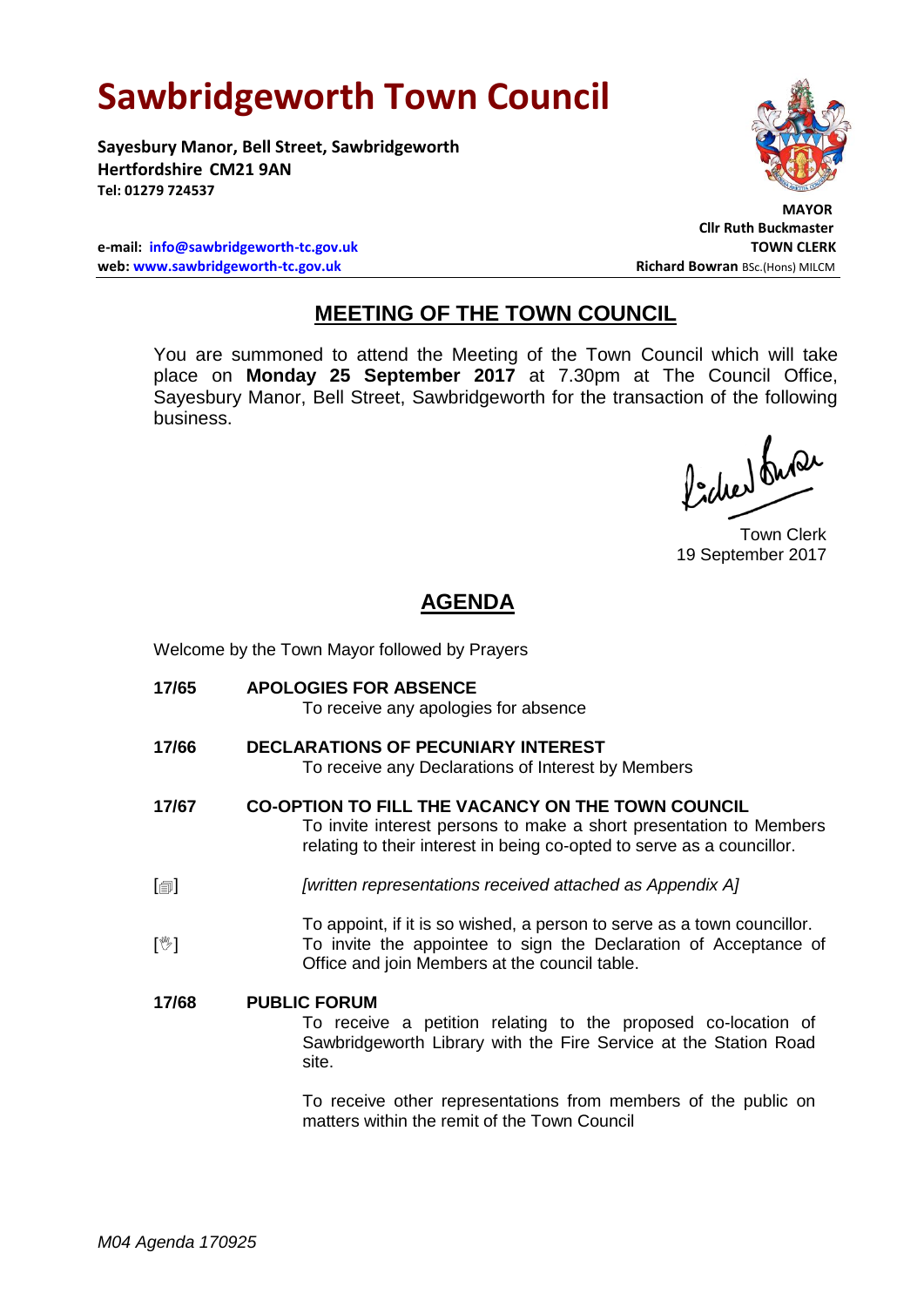| 17/69                                                               | <b>MINUTES</b>                                                                                                                                                                                                                                         |
|---------------------------------------------------------------------|--------------------------------------------------------------------------------------------------------------------------------------------------------------------------------------------------------------------------------------------------------|
| $\mathbb{D}[\mathbb{D}^1]$                                          | To approve as a correct record the minutes of the Meeting of the<br>Town Council held on 24 July 2017 (M03) [Appendix B]                                                                                                                               |
|                                                                     | To attend to any matters arising from these Minutes and not dealt<br>with elsewhere on this Agenda.                                                                                                                                                    |
| 17/70<br>$\lbrack \oplus \rbrack$<br>$\lbrack \circledcirc \rbrack$ | <b>PLANNING COMMITTEE</b><br>To receive and note the minutes of the Planning Committee<br>Meetings held on:<br>24 July 2017 (P04) [Appendix C]<br>11 September (P05) including delegated decisions made in<br>the month of August [Appendix D]         |
| 17/71<br>$[\blacksquare]$                                           | <b>FINANCE &amp; POLICY COMMITTEE</b><br>To receive and note the minutes of the Finance and Policy<br>Committee Meeting held on:<br>11 September (F02) [Appendix E]<br>$\bullet$                                                                       |
|                                                                     | To consider and approve Guidance, discussed at this committee<br>meeting and subsequently amended, for those Members who are in<br>the role of Champion. [Appendix F]                                                                                  |
| 17/72                                                               | <b>MAYOR'S CORRESPONDENCE/COMMUNICATIONS</b><br>To receive the Mayor's appointments and communications                                                                                                                                                 |
| 17/73                                                               | <b>REPRESENTATIVES REPORTS</b><br>To receive representatives reports from:<br><b>County Councillor</b><br><b>District Councillors</b><br><b>Hertfordshire Police</b><br>$\bullet$<br><b>Other Representatives</b><br>$\bullet$                         |
| 17/74                                                               | <b>POLICE PRIORITIES</b><br>To liaise with Herts Police, to receive Members suggestions and<br>agree areas for priority action                                                                                                                         |
| 17/75                                                               | <b>PROPOSED LIBRARY RELOCATION</b><br>To receive a report by the Town Clerk following a meeting with<br>representatives of Hertfordshire library services about the response<br>made to the proposal to relocate the Library to the fire station site. |
| 17/76                                                               | <b>TOWN CLERK'S REPORT</b><br>To receive and note the Town Clerk's report for the months of August                                                                                                                                                     |
| $[\blacksquare]$                                                    | and September 2017 [Appendix G]                                                                                                                                                                                                                        |
| 17/77<br>$\lbrack \circledcirc \rbrack$                             | <b>TOWN PROJECT MANAGER'S REPORT</b><br>To receive and note the Town Project Manager's report for the<br>months of August and September 2017 [Appendix H]                                                                                              |
| 17/78<br>$\lbrack \circledcirc \rbrack$                             | <b>TOWN TWINNING WITH MOOSBURG</b><br>To receive a proposal from the town of Moosburg an der Isaar for a<br>town twinning agreement. [Appendix I]                                                                                                      |
| $[\mathbb{V}]$                                                      | To determine whether to authorise the mayor to sign the agreement<br>and present an application for twinning at her visit to Moosburg in<br>October 2017.                                                                                              |